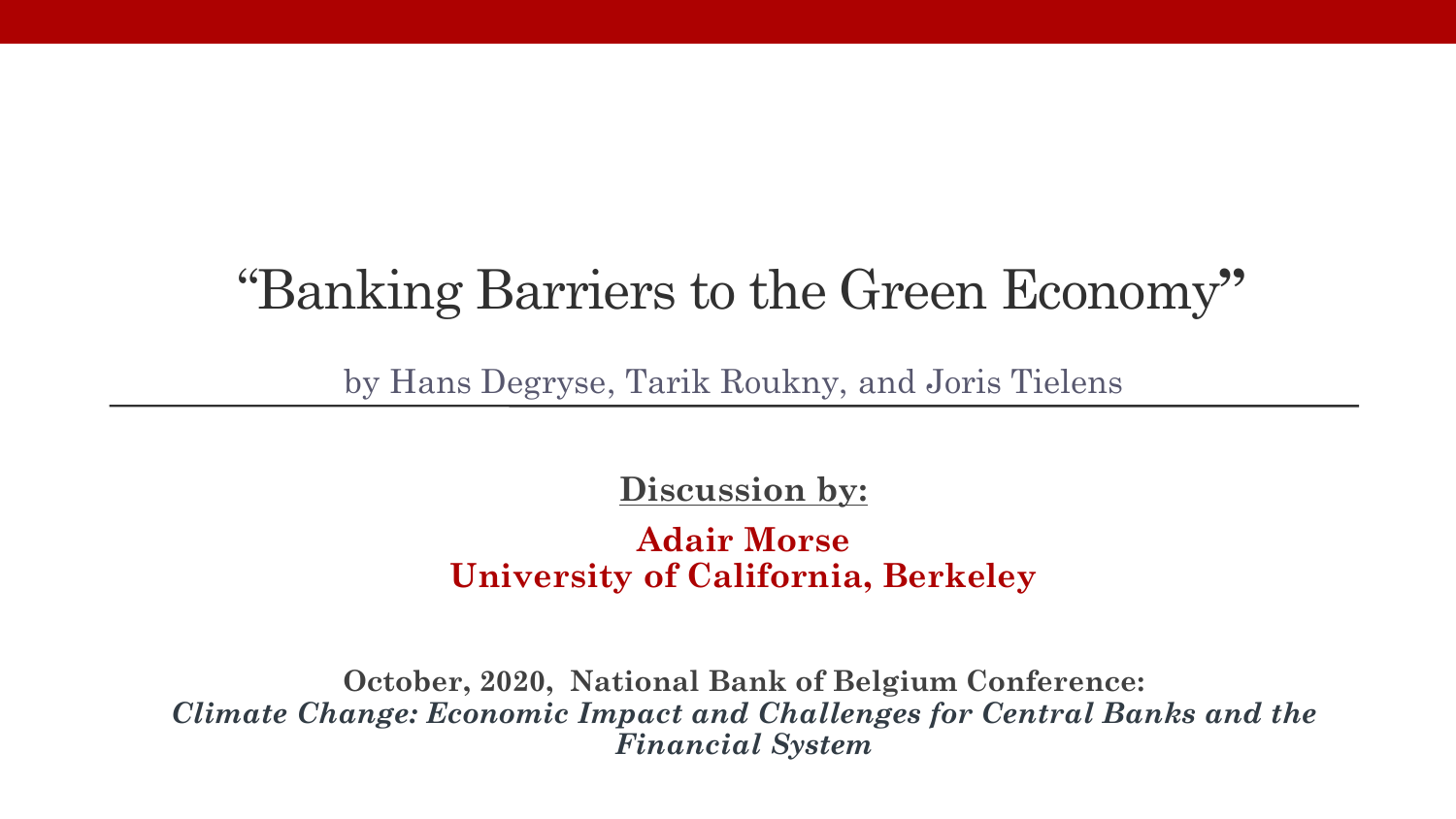# Summary

- The more homogeneous the banking market is in a sector
	- => the more banks profit maximization encourages supporting legacy firms from disruption
	- => the less innovation is supported in the form of credit to entrants
- Incredibly important story.
- A very European story in:
	- i. the central role of banks
	- ii. markets (countries) with regional barriers / dominant player advantages
	- iii. concentration of banking markets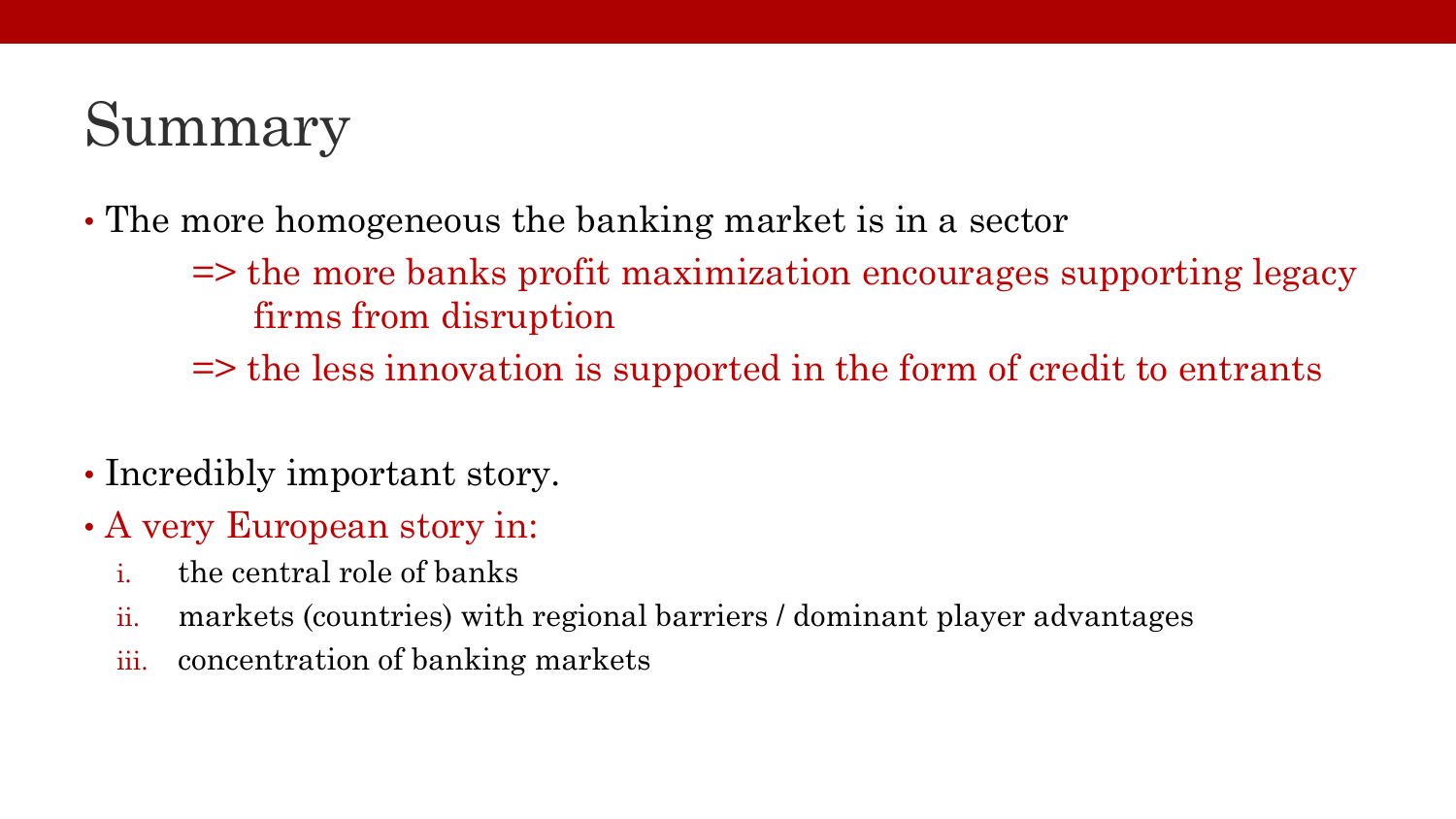Comments on positioning research relative to what matters & research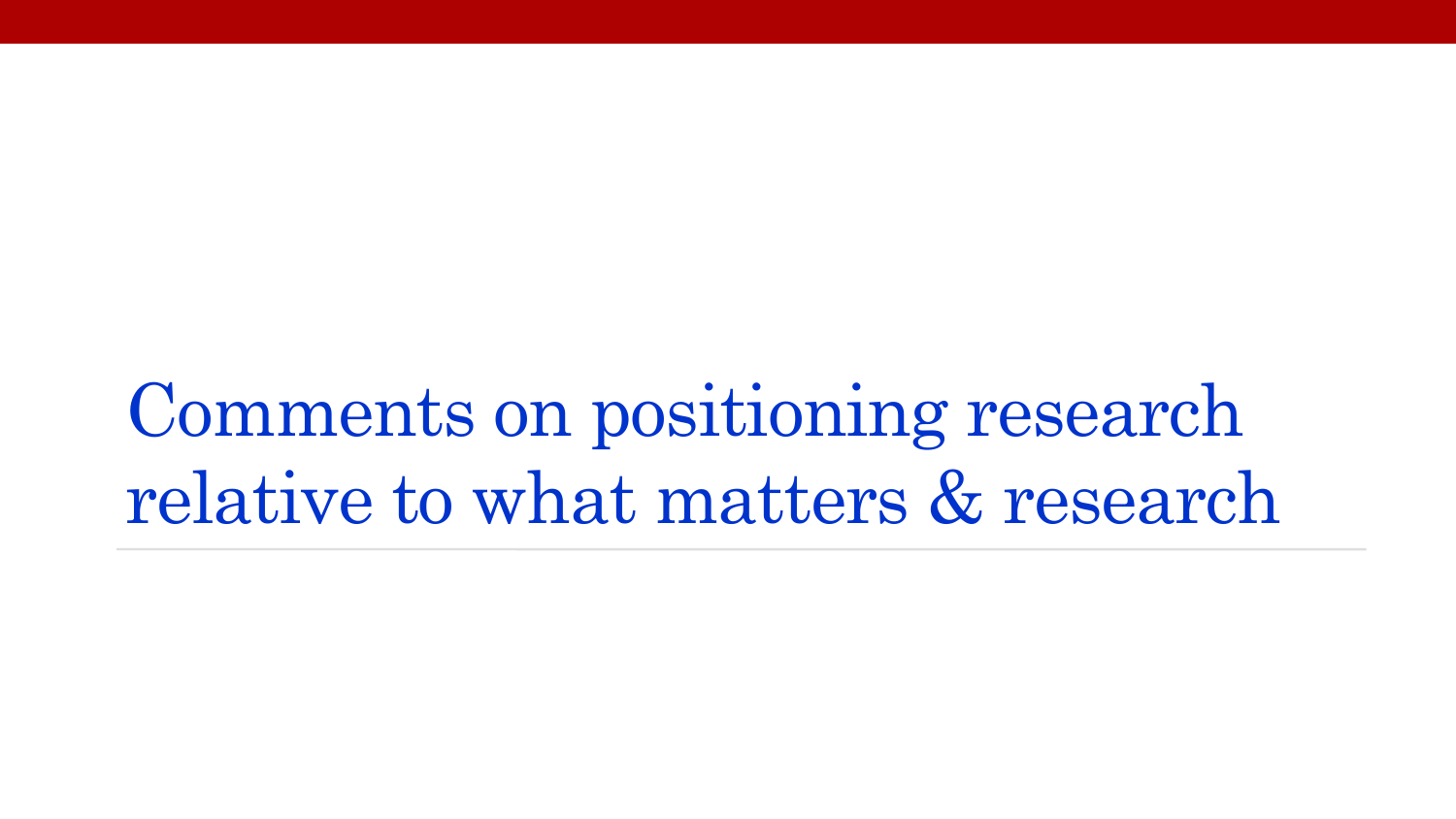#### Concentrated bank market vs homogenous banks

The abstract and intro language blur concentration with homogeneity.

- The theory and empirical results are really about **homogenous banks** in a market dominated by them.
- Or perhaps, the **lack of a non-homogenous bank**.
	- In the result I saw, the results do not hold for concentration
		- I would not put them both in the estimation at the same time competing for variation

#### This notion of not having heterogeneity is new (I think)...

- Are banks as homogeneous as they are concentrated in the cross section of Europe?
- Authors should emphasize, not mask with blurring with concentration
	- **What is the scope of the problem beyond the Belgium market?**
	- **What are the implications in aggregate? .. blown up to which markets?**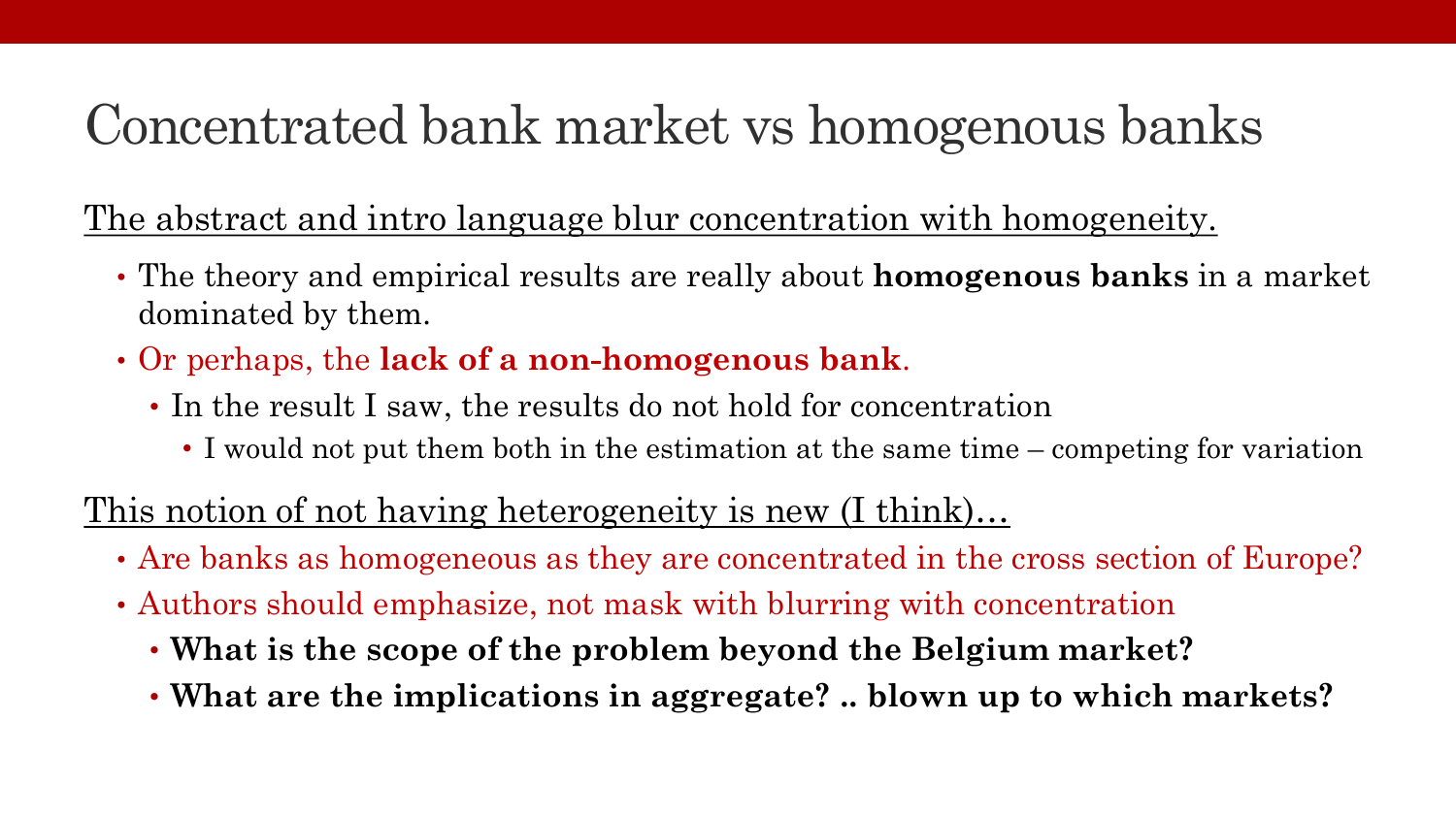#### **Concentration of top 3 banks in 20 most concentrated EU countries**

| 1. Finland     | 94.17                                                                                                                                                                                                                                                   |  |  |
|----------------|---------------------------------------------------------------------------------------------------------------------------------------------------------------------------------------------------------------------------------------------------------|--|--|
| 2. Estonia     | 93.19                                                                                                                                                                                                                                                   |  |  |
| 3. Malta       | 91.54                                                                                                                                                                                                                                                   |  |  |
| 4. Denmark     | 89.61                                                                                                                                                                                                                                                   |  |  |
| 5. Lithuania   | 88.68                                                                                                                                                                                                                                                   |  |  |
| 6. Portugal    | 87.58                                                                                                                                                                                                                                                   |  |  |
| 7. Netherlands | Bank concentration: percent of bank assets held by top three banks in the European union: The average for 2017<br>87.54<br>based on 26 countries was 69.75 percent. The highest value was in Finland: 94.17 percent and the lowest value was in Poland: |  |  |
| 8. Slovakia    | 42.18 percent. The indicator is available from 1996 to 2017. Below is a chart for all countries where data are available.<br>78.15                                                                                                                      |  |  |
| 9. Cyprus      | 76.03<br>Measure: percent; Source: Bankscope                                                                                                                                                                                                            |  |  |
| 10. Greece     | 75.15                                                                                                                                                                                                                                                   |  |  |
| 11. Spain      | 73.16                                                                                                                                                                                                                                                   |  |  |
| 12. Italy      | 71.10                                                                                                                                                                                                                                                   |  |  |
| 13. Germany    | 70.36                                                                                                                                                                                                                                                   |  |  |
| 14. Belgium    | 67.65                                                                                                                                                                                                                                                   |  |  |
| 15. Croatia    | 65.26                                                                                                                                                                                                                                                   |  |  |
| 16. Austria    | 62.50                                                                                                                                                                                                                                                   |  |  |
| 17. Slovenia   | 61.65                                                                                                                                                                                                                                                   |  |  |
| 18. Romania    | 61.12                                                                                                                                                                                                                                                   |  |  |
| 19. Czech Rep. | 60.23                                                                                                                                                                                                                                                   |  |  |
| 20. Ireland    | Note: the U.S. is 34.84<br>59.36                                                                                                                                                                                                                        |  |  |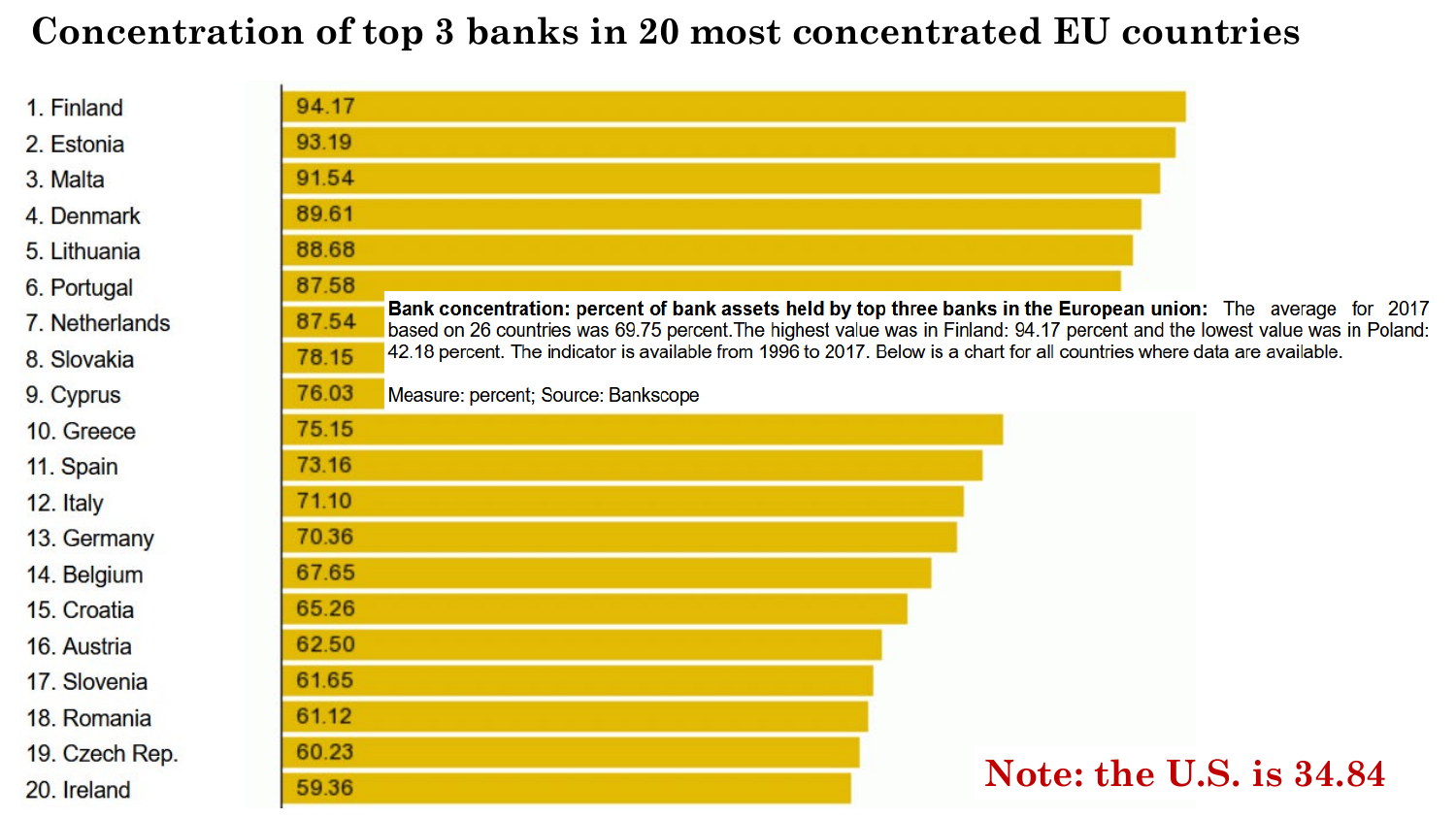## Additional Importance

- The EC/EU and European governments are leading rest of the world in looking to finance to achieve goals in climate change mitigation through legislation, support for research, and direct finance.
	- Achievements: impressive and game-changing.
		- eco-labeling
		- encouraging long-horizon considerations of sustainability
		- taxation
	- Additional voices argue for monetized disclosure that puts a monetary term on income statement items in terms of impact-adjusted cost or income
- **Yet:** The \$31 trillion of sustainable investment is overwhelmingly not additionally. It's not creating much new investment.
- Customer demand may shift some with further disclosure, but there is a limit.
- Taxation may help where taxes are politically feasible.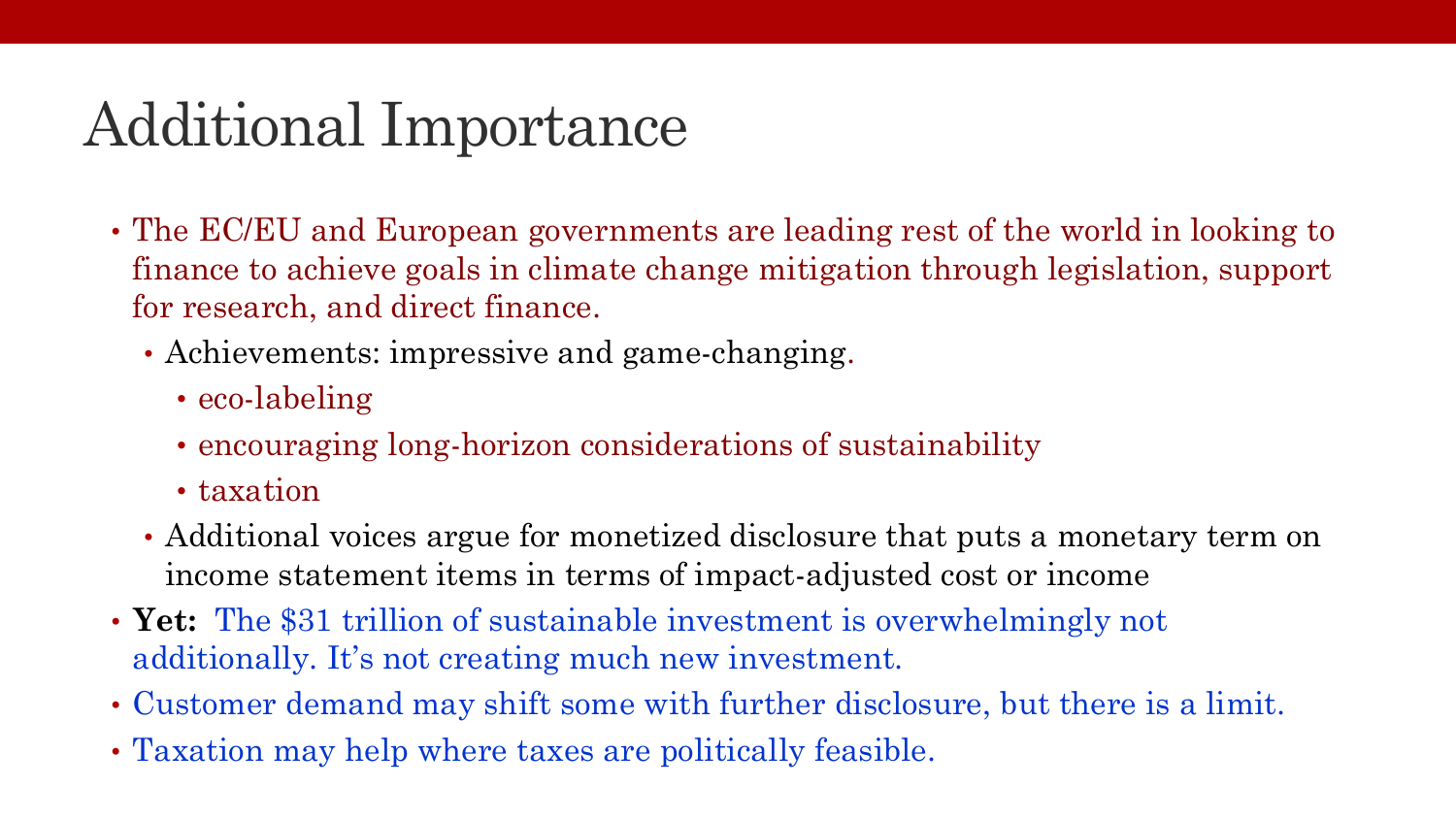## Additional Importance

- The lacking piece is innovation
	- Europe leads in process innovation breakthroughs
	- But climate change mitigation is also about "entrant" innovation, "California style". (Tangent: Larger point – Engage with U.S. innovation ecosystem)
	- That makes this paper even more important
	- Europe does not run off a equity/VC- based system of innovation
	- The results suggest that the banking system is hindering the innovation needed to make progress on climate change.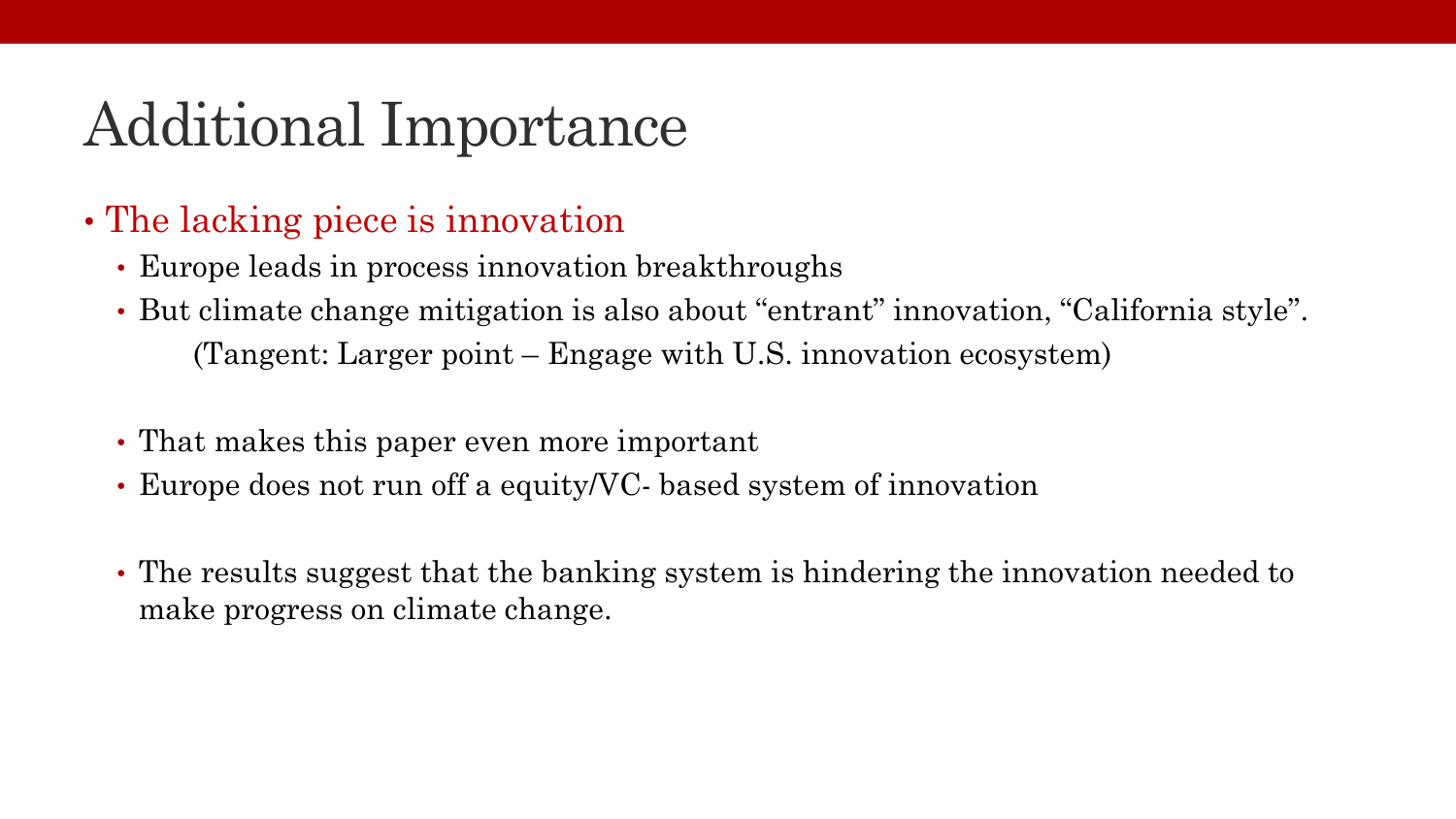#### Reinforcement of that point about entrants

- "Firm Boundaries Matter: Evidence from Conglomerates and R&D Activity" Amit Seru
	- Conglomerate form stifles innovation
- "Do unions affect innovation?" Daniel Bradley, Incheol Kim, and Xuan Tian (Management Science forthcoming)
	- Unionization causes declines in innovation. Me: role of maturation?
- Private pre-IPO firms vs public firm status matters for lending for innovation
	- "Does Banking Competition Affect Innovation?" Jess Cornaggia, Yifei Mao, Xuan Tian, Brian Wolfe
	- "Does Going Public Affect Innovation?" Shai Bernstein
	- Punchline: Innovation declines after IPO, and banking competition enables lending for innovation in private sectors.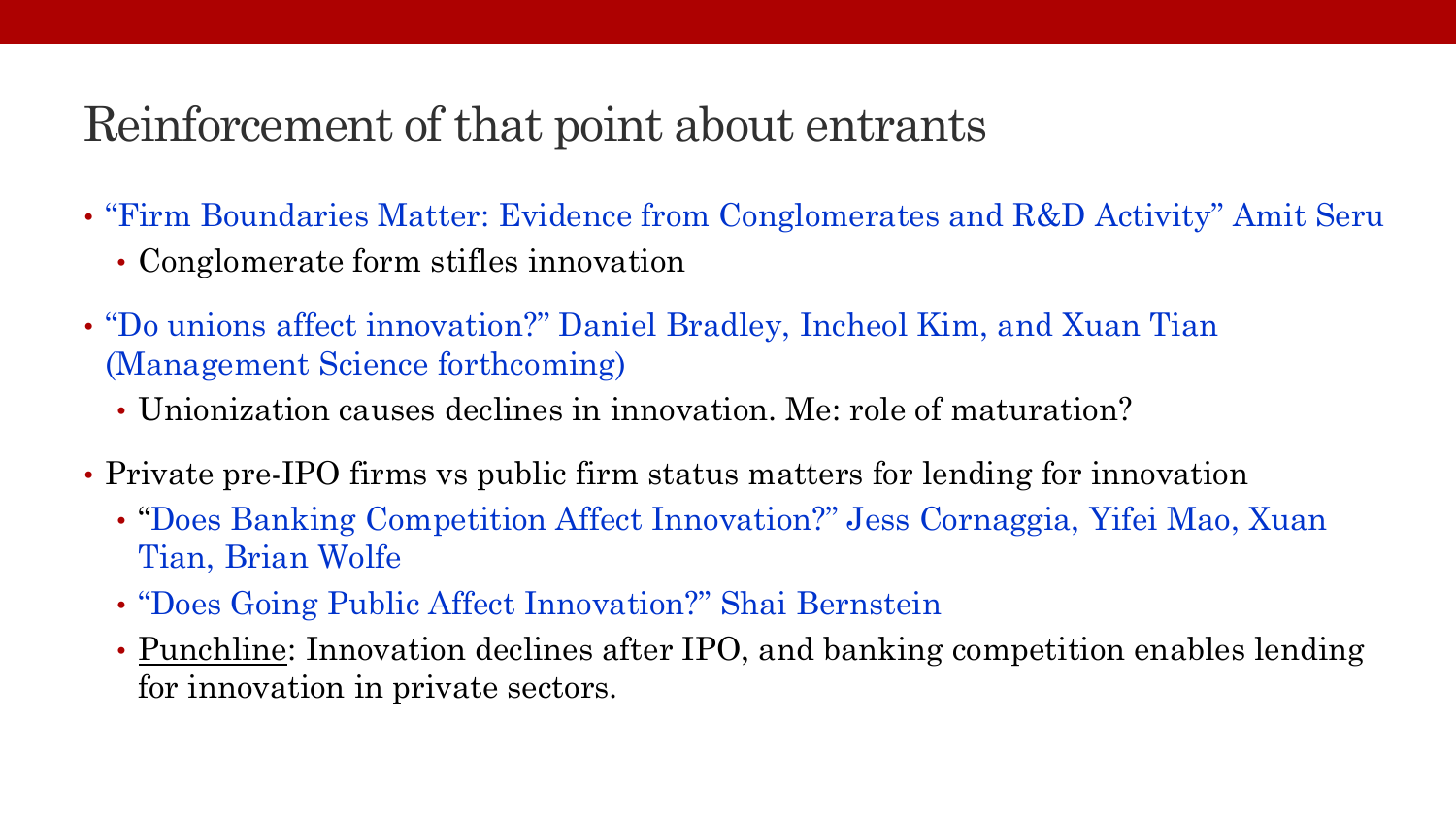# Idea of Innovation being Stifled – US Style

- "Killer Acquisitions" Colleen Cunningham, Florian Ederer, Song Ma
	- Incumbent firms may acquire innovative targets solely to discontinue the target's innovation projects and preempt future competition

#### • "Catering Innovation" Xinxin Wang

- Acquirer market concentration decreases inventors' propensity to become entrepreneurs
- Acquirer concentration increases technological overlap with potential acquirers.
- "Kill Zone" Sai Krishna Kamepalli, Raghuram Rajan, Luigi Zingales
	- The prospect of an acquisition by the incumbent platform undermines early adoption by customers, reducing prospective payoffs to new entrants.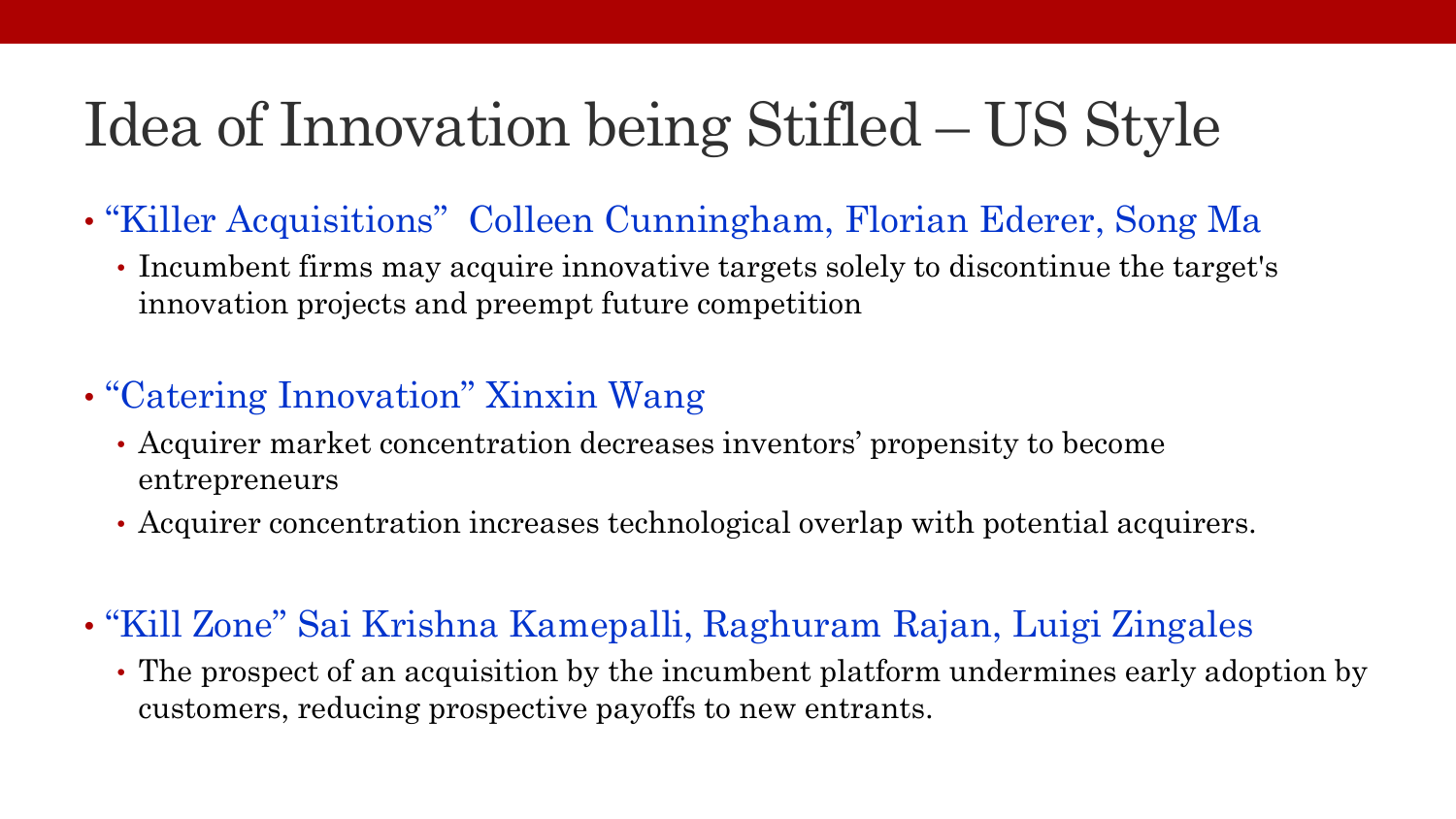Comments on paper details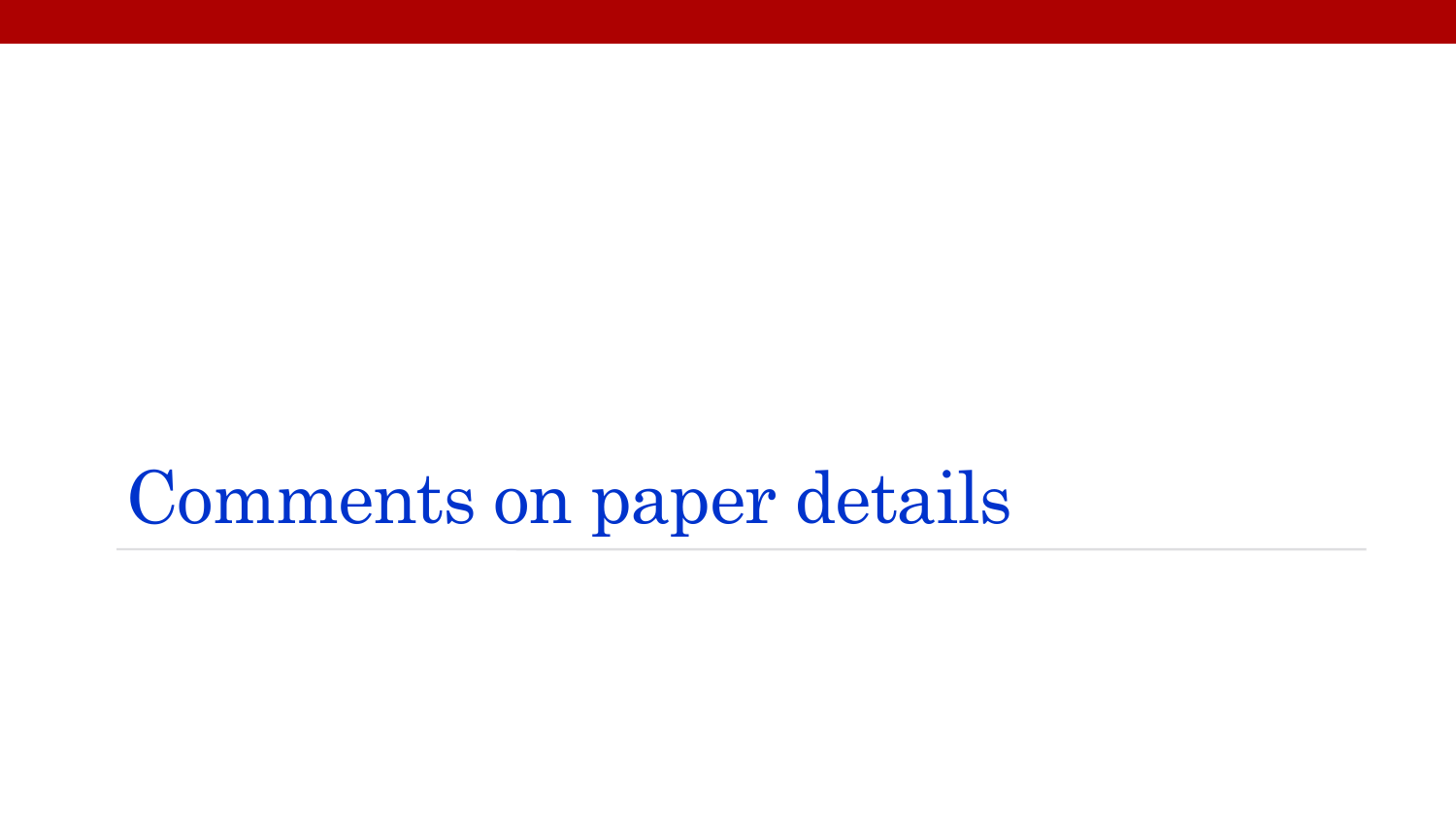# Theory Comment: Collusion?

Collusion vs smallest bank incentive

- I read the story and keep looking for the word collusion
	- Maybe that is the wrong instinct
- Banks "coordinate" over a host of things syndication, policy stances, creating frictions and/or solutions to technology innovation, hold up on adoption

In authors' model, the lowest bank plays a key role in not giving the entrant a loan

- But there is always a lower bank, even if not modeled
- Perhaps more natural to think of this setting as collusion?
- The distinction matters for policy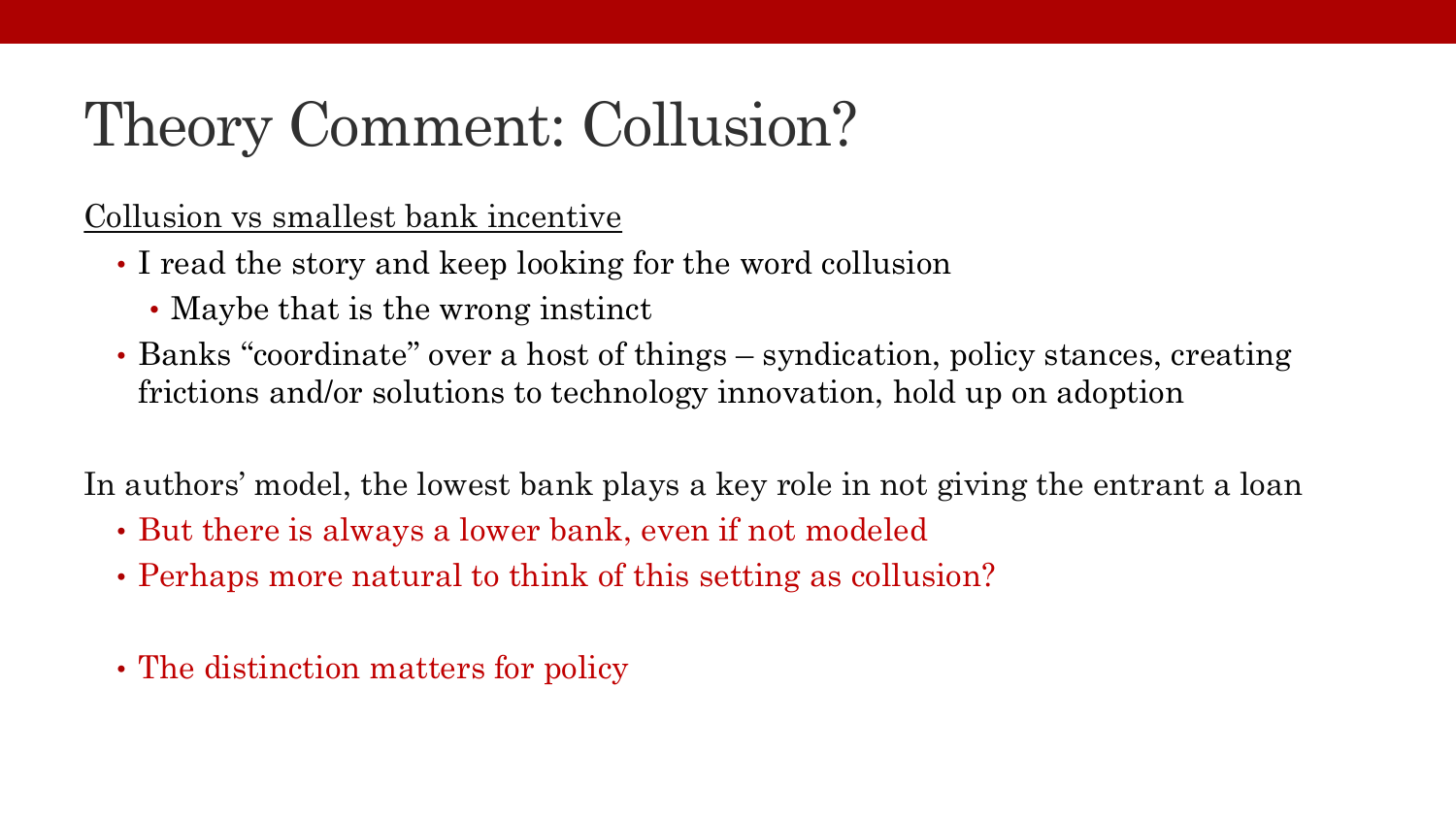## Estimating Equation

 $GrowthInnovLending_{s,t} = \alpha ExcessGHG_{s,t-1} + \beta \Delta B4_{s,t-1} +$  $\gamma$ Excess $GHG_{s,t-1}*\Delta B4_{s,t-1}+ controls+\delta_s+\delta_t$ 

Best lending growth measure:

- Credit growth as new loans to firms under age 5
- Mean 0.0297 Median 0.222 across 197 sector-time observations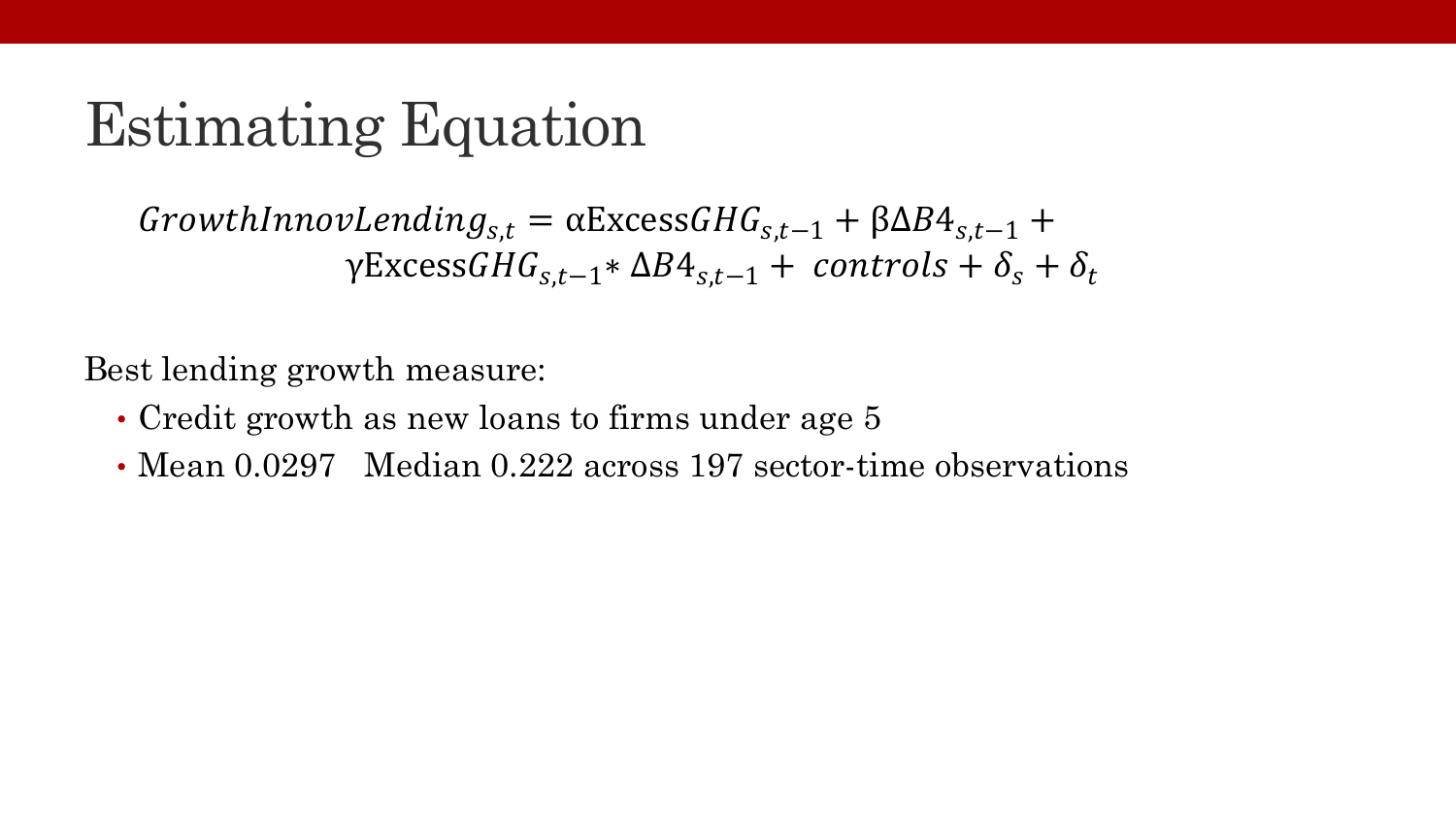### Results

The main result

- Credit growth to entrants is statistically lower ("hindered")
	- in sectors with homogeneous banks (low  $\Delta B$ 4) that also have a high stake to firms with legacy technologies (high excess GHG greenness)

|                                                                                               | new loan<br>firm age 5 | Credit growth Credit growth<br>new loan<br>firm age 5 |
|-----------------------------------------------------------------------------------------------|------------------------|-------------------------------------------------------|
| Covariates                                                                                    | (1)                    | (3)                                                   |
| $\Delta B4_{s,t-1}$                                                                           | 0.023<br>(0.023)       | 0.024<br>(0.023)                                      |
| $\Delta^{mean}_{s,t-1}$ $\Delta^{median}_{s,t-1}$                                             | 0.00003<br>(0.00003)   | 0.0001<br>(0.00004)                                   |
| $\Delta^{mean}_{s,t-1} \times \Delta B4_{s,t-1} \ \Big/$<br>$\Delta$ median $\Delta$ $\Delta$ | $0.0001**$<br>(0.0001) | $0.0002***$<br>(0.0001)                               |

 $\times \Delta B4_{s,t-1}$  $\Delta_{s,t-1}^{meava}$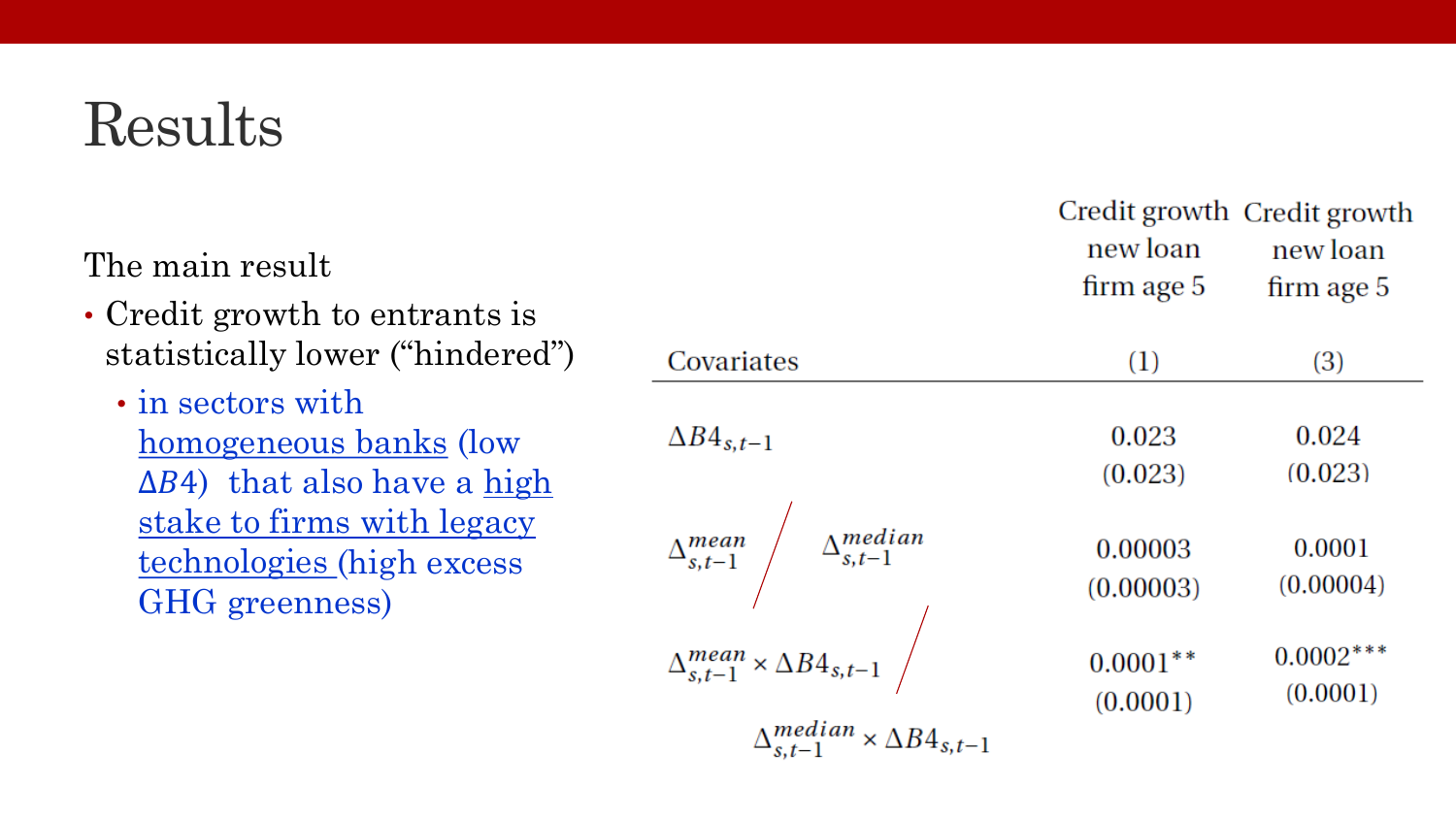# Estimating Equation

 $GrowthInnovLending_{s,t} = \alpha ExcessGHG_{s,t-1} + \beta \Delta B4_{s,t-1} +$  $\gamma$ Excess $GHG_{s,t-1}*\Delta B4_{s,t-1}+ controls+\delta_s+\delta_t$ 

**Omitted variable**: Anything that is causing sector-year growth in entrant lending that is correlated with the banking distribution of clients in industries Belgium that happen to also be lagging the EU in GHG

- Historical bank distribution in agrarian vs industrial society could be at play
- Industries that Belgium has had an continuing competitive advantage in "brown" production techniques
- Many others possible
- Point: Hard to make the "hinder innovation" claim (my terminology) vs "consistent with hindering. But authors should focus efforts herein. It's important.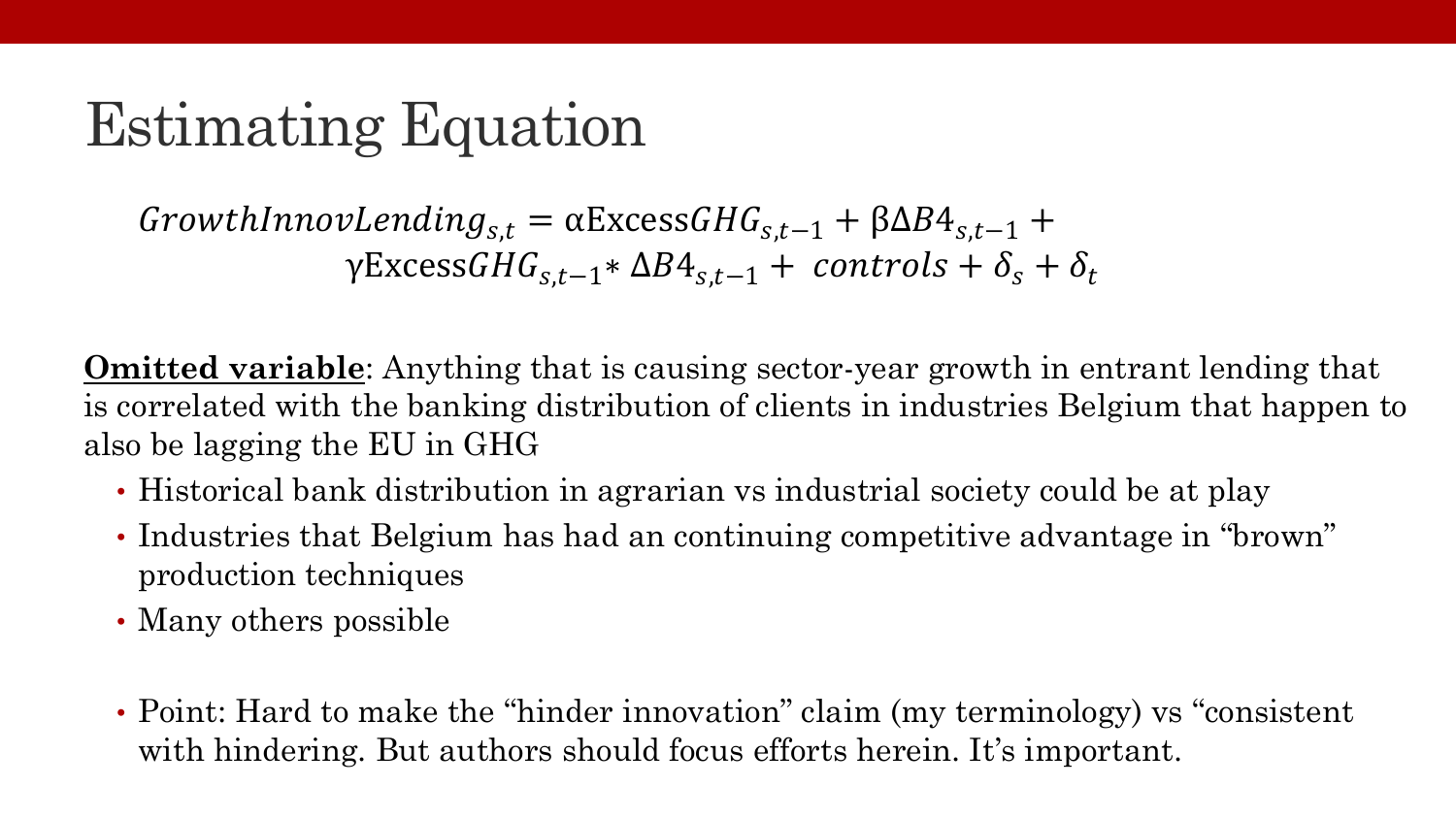#### Empirics Suggestion 1: Can you make progress on causation by disaggregating?

#### **Why not follow this main result with estimations at the bank-sectortime level?**

- Using all banks, not just 4?
- Authors: "sector-year analysis mimics our theory"
- Theory is guidance here, but big assumptions about the limit of banks and outside options for entrants that could be loosened in the emprics
- Why?
- Do within analysis so that omitted variables of historical bank relationship with sectors can be absorbed
- This also allows for an estimation based on changes in ExcessGHG patterns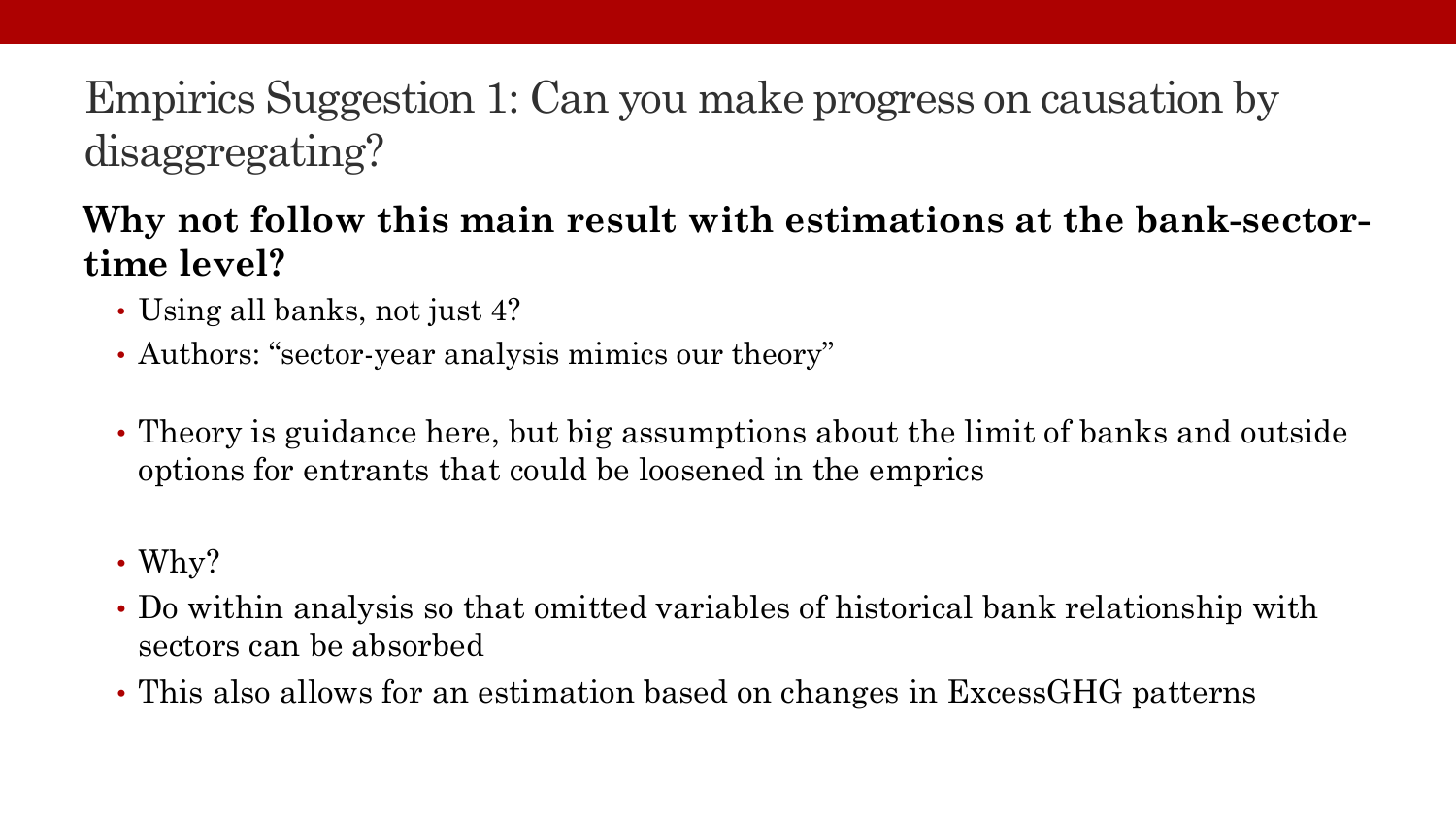### Empirics Suggestion 2: Dependent Variable

 $GrowthInnovLending_{s,t} = \alpha ExcessGHG_{s,t-1} + \beta \Delta B4_{s,t-1} +$  $\gamma$ Excess $GHG_{s,t-1}*\Delta B4_{s,t-1}+ controls+\delta_s+\delta_t$ 

Best lending growth measure: Credit growth as new loans to firms under age 5

• Mean 0.0297 Median 0.222 across 197 sector-time observations Second best lending growth measure: # New loans to firms under age 5 • Mean 380 Median 194

- Need to decide if sticking to an innovation story. If so (which I think is best):
	- Use these two variables only in main table
	- Estimate new loans count in negative binomial
	- Label other credit growth variables in a placebo table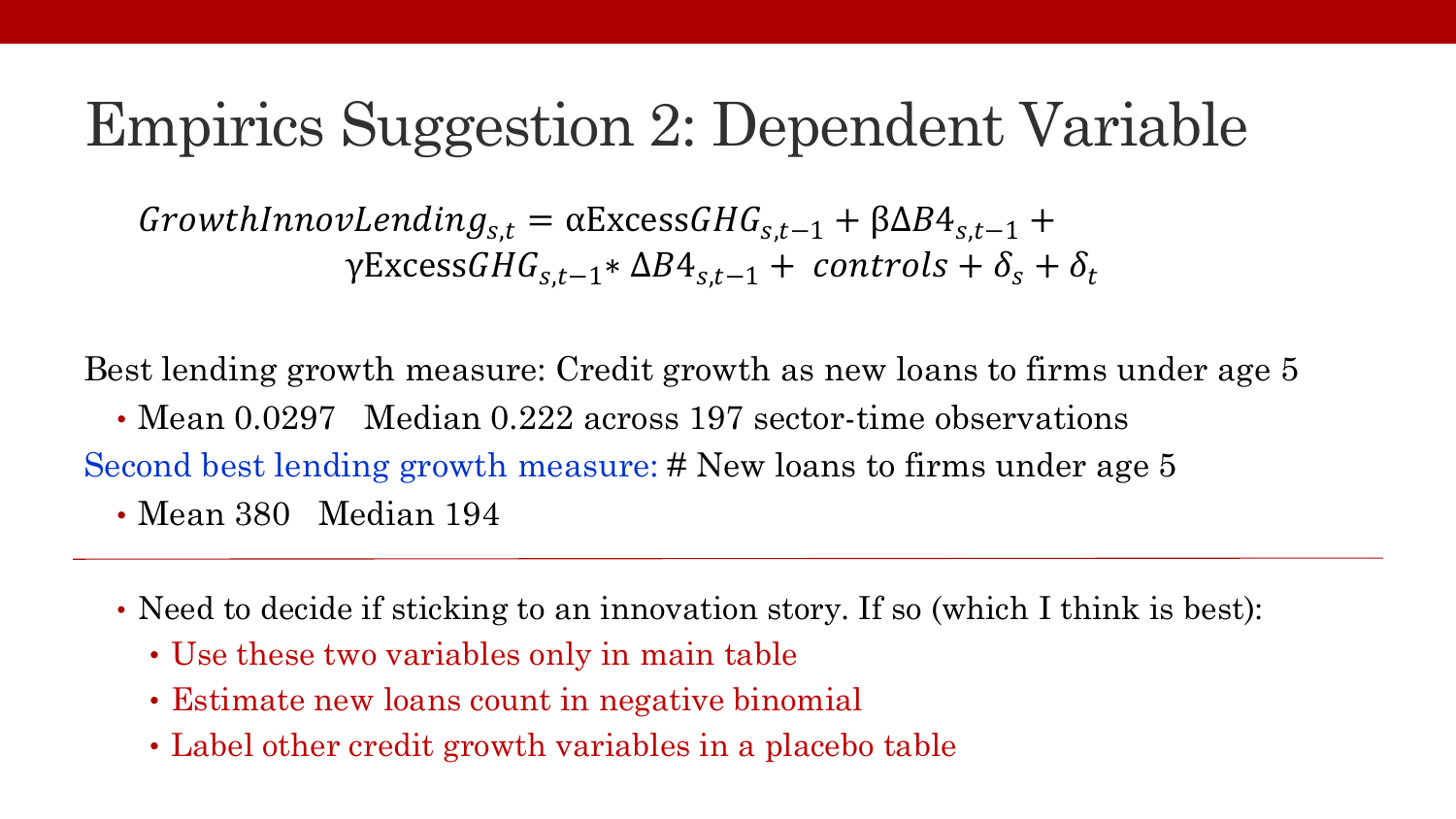## Empirics Suggestion 3: GHG Variables

 $GrowthInnovLending_{s,t} = \alpha ExcessGHG_{s,t-1} + \beta \Delta B4_{s,t-1} +$  $\gamma$ Excess $GHG_{s,t-1}*\Delta B4_{s,t-1} +$  $\lambda_1 GHG_{s,t-1} + \lambda_2 GHG_{s,t-1} * \Delta B4_{s,t-1} + \lambda_3 HHI_{s,t-1} +$  $\lambda_4 H H I_{s,t-1} G H G_{s,t-1} + \lambda_5 H H I_{s,t-1} \Delta B A_{s,t-1}$  $+\delta_{\rm s}+\delta_{\rm r}$ 

ExcessGHG

- Measured in a GHG/value deviation from EU mean or median
- Of course that varies widely by sector
- Authors control for emissions level, but hugely skewed and the interaction effect has a strange relationship to that control
- Better to estimate in percentage change to parallel dependent variable and not get results just as a collinear bounce effect off the small sample interactions